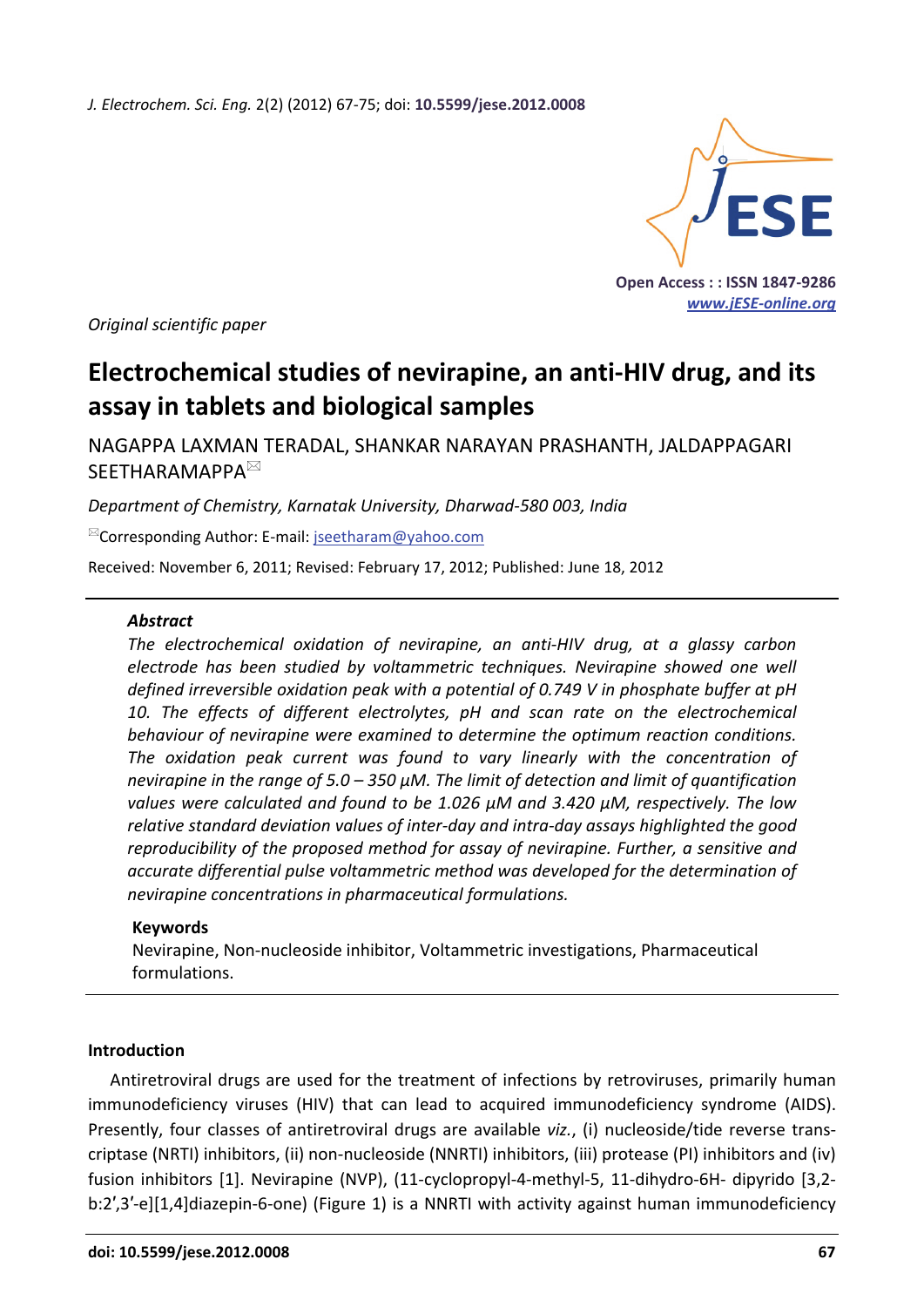virus type 1 (HIV-1) [2]. NVP binds directly and reversibly to the catalytic site of the reverse transcriptase enzyme, and therefore interferes with viral RNA to DNA-directed polymerase activities [3]. It is recommended for treating HIV infections in combination with other reverse transcriptase inhibitors such as stavudine and lamivudine [4-7].



*Figure 1. Structure of nevirapine* 

Electrochemical methods have proven to be sensitive and reliable for the determination of numerous electroactive compounds [8-10]. Under some circumstances, electrochemical methods can offer optimal solutions for drug analysis. Simplicity, low cost and relatively short analysis times make electrochemical techniques more useful for routine analytical applications.

A literature survey reveals that no attempt has been made up to the present date to investigate the electrochemical behavior of NVP, and determine it in pharmaceutical formulations by voltammetric methods. A few chromatographic methods *viz*., HPLC, LC-MS or LC-MS/MS have been reported for the determination of NVP [11-16]. These methods require long analysis times, elaborate extraction and purification steps, or on-line sample extraction, and are relatively costly. Hence, the aim of the present work is to develop a simple, sensitive and accurate electrochemical method for the analysis of NVP, in bulk and dosage forms. The proposed method is more sensitive compared to reported methods [11,12].

### **Experimental**

### *Reagents and Solution Preparations*

A stock solution of NVP (2.5 mM) was prepared in methanol - water (20:80, v/v) and stored in a refrigerator at 4 °C. Working solutions of the drug were prepared daily by diluting the stock solution with the selected supporting electrolyte. In the present study, two different buffers *viz.*, Britton Robinson buffer (pH 2 - 10) and phosphate buffer (pH 3 - 10.6) were used as the supporting electrolytes. All other chemicals used in this investigation were of analytical grade.

### *Apparatus and procedure*

Electrochemical studies were carried out on a CHI-1110a Electrochemical Analyser (CH Instruments Ltd. Co., USA, version 4.01) electrode system consisting of a glassy carbon electrode (GCE) (3 mm diameter) as the working electrode, a platinum wire as the counter electrode and an Ag/AgCl reference electrode. pH measurements were made on a EQ-610 pH meter (Equip-Tronics, India).

The GCE was polished using 0.3 micron  $Al_2O_3$  before each measurement. After polishing, the electrode was rinsed thoroughly with water and then used for analysis.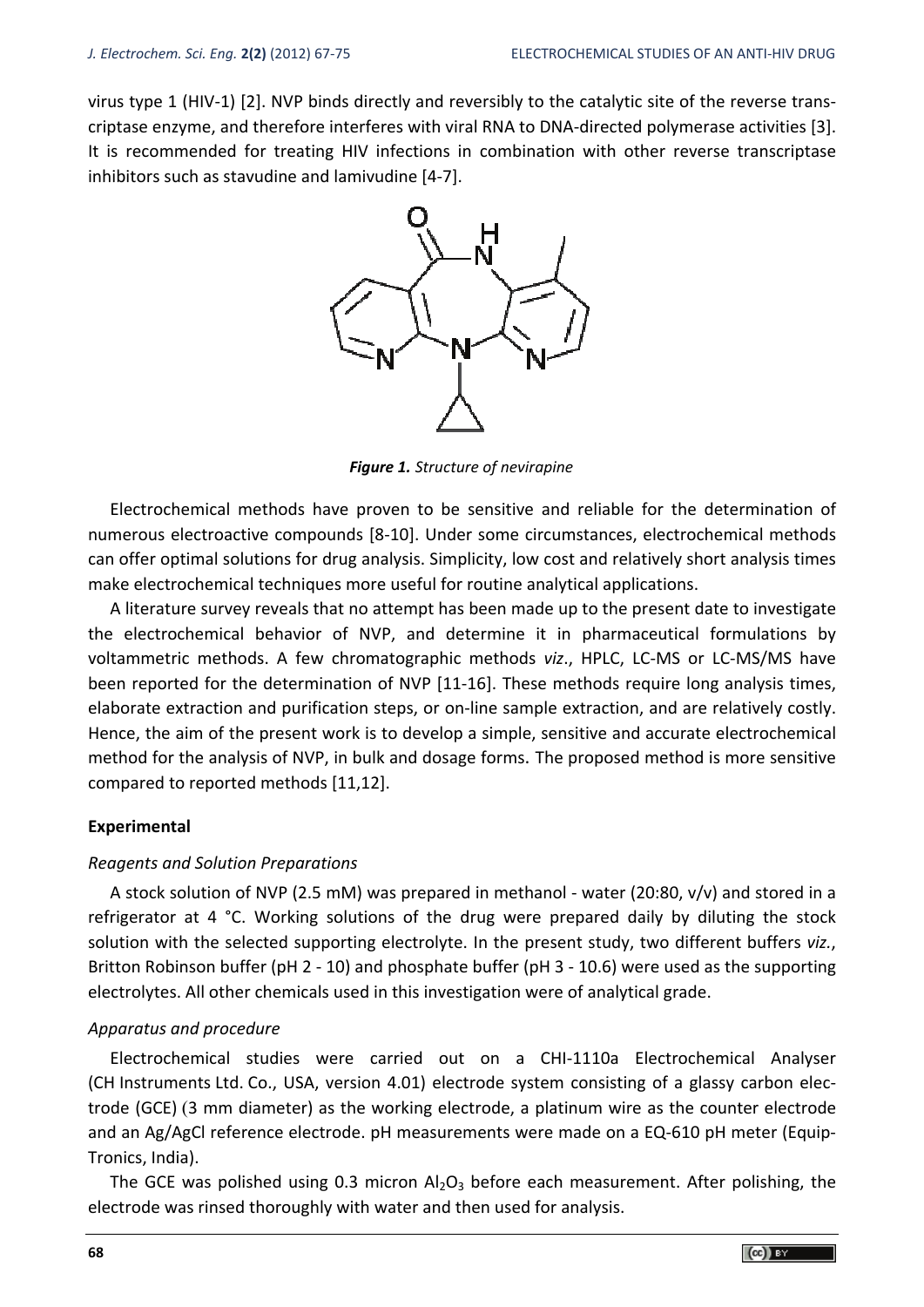The parameters for differential pulse voltammetry (DPV) were: pulse amplitude - 50 mV; pulse width - 30 ms; and scan rate - 20 mV  $s^{-1}$  maintained.

## *Assay of tablets*

Tablets of NVP (each containing 200 mg of NVP) were obtained from local commercial sources. Ten tablets were finely powdered, and a portion of this powder equivalent to 2.5 mM of NVP was weighed and transferred into a 25 mL calibrated flask containing a methanol-water mixture (20:80, v/v). It was then sonicated for 15 min to effect complete dissolution, and diluted to volume with the same solvent. Suitable amounts of this solution were taken and analyzed. The amount of NVP in the tablet was calculated using a calibration graph or regression equation.

## *Determination of NVP in human urine and plasma samples*

A spiked urine sample was obtained by treating a 1.8 ml aliquot of urine with 200 μl of NVP solution (2.5 mM). A suitable aliquot of the spiked urine was then diluted with phosphate buffer without any pre-treatment to prepare appropriate sample solutions, and their differential pulse voltammograms were recorded under optimized conditions.

For the determination of NVP in plasma, spiked serum samples were prepared following the procedure reported earlier [17]. Serum samples obtained from healthy individuals (after obtaining their written consent) were stored frozen until assay. For the assay of NVP in plasma, 1 ml of NVP solution (5 mM) was added to 1 ml of untreated plasma. The mixture was vortexed for 30 s. In order to precipitate the plasma proteins, the plasma samples were treated with 500  $\mu$ l of 15% HClO4. Afterward, the mixture was vortexed for 30 s and then centrifuged at 5000 rpm for 5 min. An appropriate volume of supernatant liquor was transferred to a voltammetric cell containing phosphate buffer at pH 10, and voltammograms were recorded. The voltammograms of blank samples (without NVP) did not show any signal that could interfere with this direct determination. The content of the drug in plasma was determined by referring to a calibration graph or regression equation.

## **Results and Discussion**

### *Voltammetric behavior of NVP at a GCE*

The electrochemical behavior of NVP at a GCE was investigated by CV. NVP showed one oxidation peak at 0.749 V in phosphate buffer at pH 10 with a scan rate of 100 mV s<sup>-1</sup> (Figure 2). No peak was observed in the reverse scan, suggesting that the oxidation of NVP on the GCE was irreversible. Multi-sweep cyclic voltammograms of NVP (data not shown) revealed a significant decrease in peak current, indicating fouling of the electrode surface due to adsorption of NVP or its oxidation product.

## *Effect of different electrolytes and pH on electrooxidation of NVP*

The influence of pH on the peak current  $(i<sub>p</sub>)$  and peak potential  $(E<sub>p</sub>)$  was investigated in phosphate (pH 3.0 – 10.6) and BR (pH  $2 - 12$ ) buffers. In both buffers, the oxidation peak current of NVP decreased in the pH range of  $3 - 7$  (data not shown). Above pH 7, the peak current increased up to pH 10.6 (Figure 3). Furthermore, a sharper, well defined peak was noted in phosphate buffer at pH 10; hence, we have used this buffer throughout the study.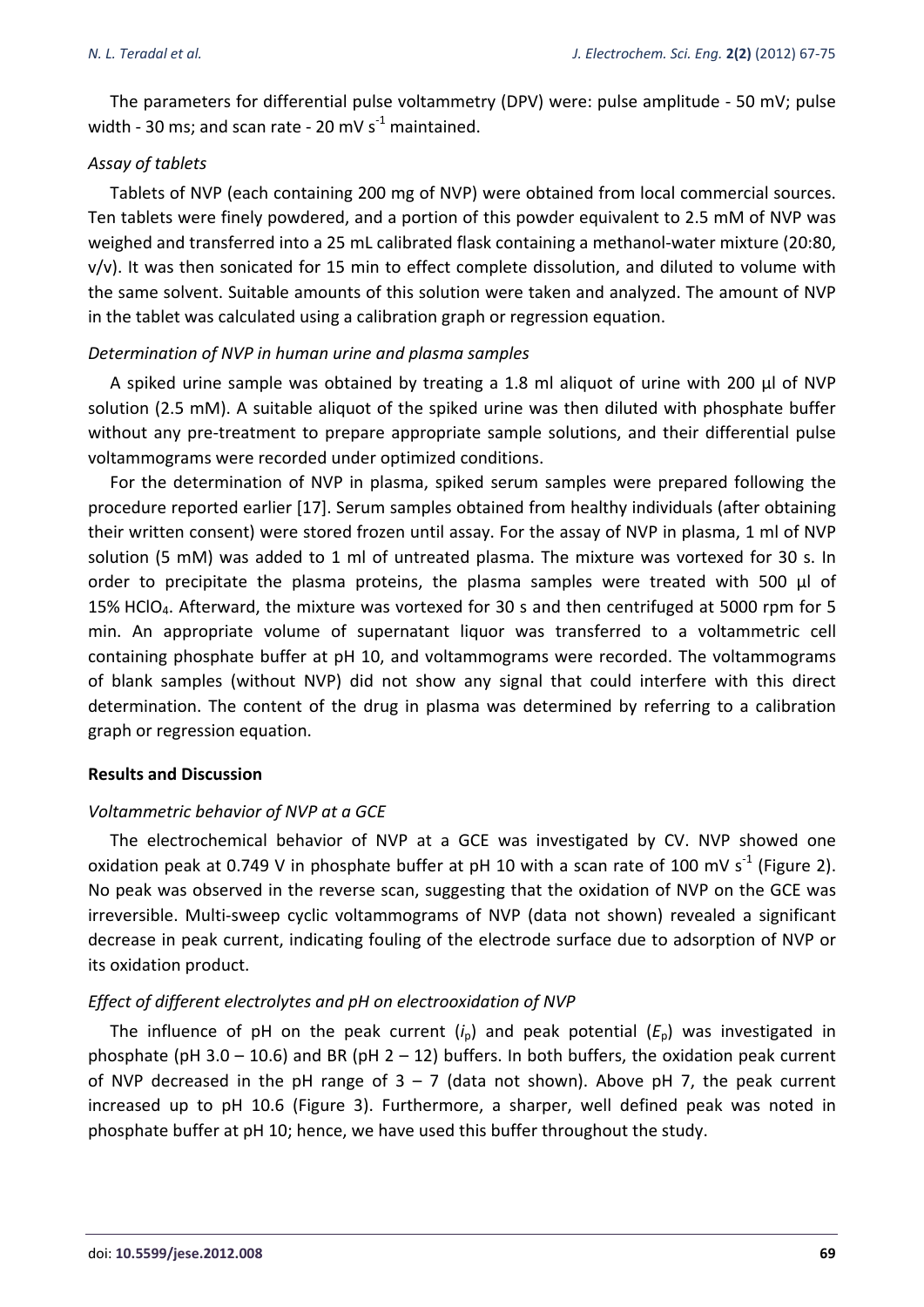

*Figure 2. Cyclic voltammogram of a) 50 µM NVP in phosphate buffer at pH 10 and b) blank (buffer solution).* 



*Figure 3. Effect of pH on peak potential (■) and peak current (▲) for 50 µM NVP* 

Figure 3 shows the effect of pH on peak potential (*■*) and peak current (*▲*) of 50 µM NVP in phosphate buffer. The peak current of NVP was observed to be maximal at pH values between 8 and 10. This might be attributed to the deprotonation of radical cations in the basic medium, leading to the formation of radical species. This in turn facilitated the oxidation of NVP. This was less pronounced at pH values 7 and 9; hence, the peak heights were found to be minimal. The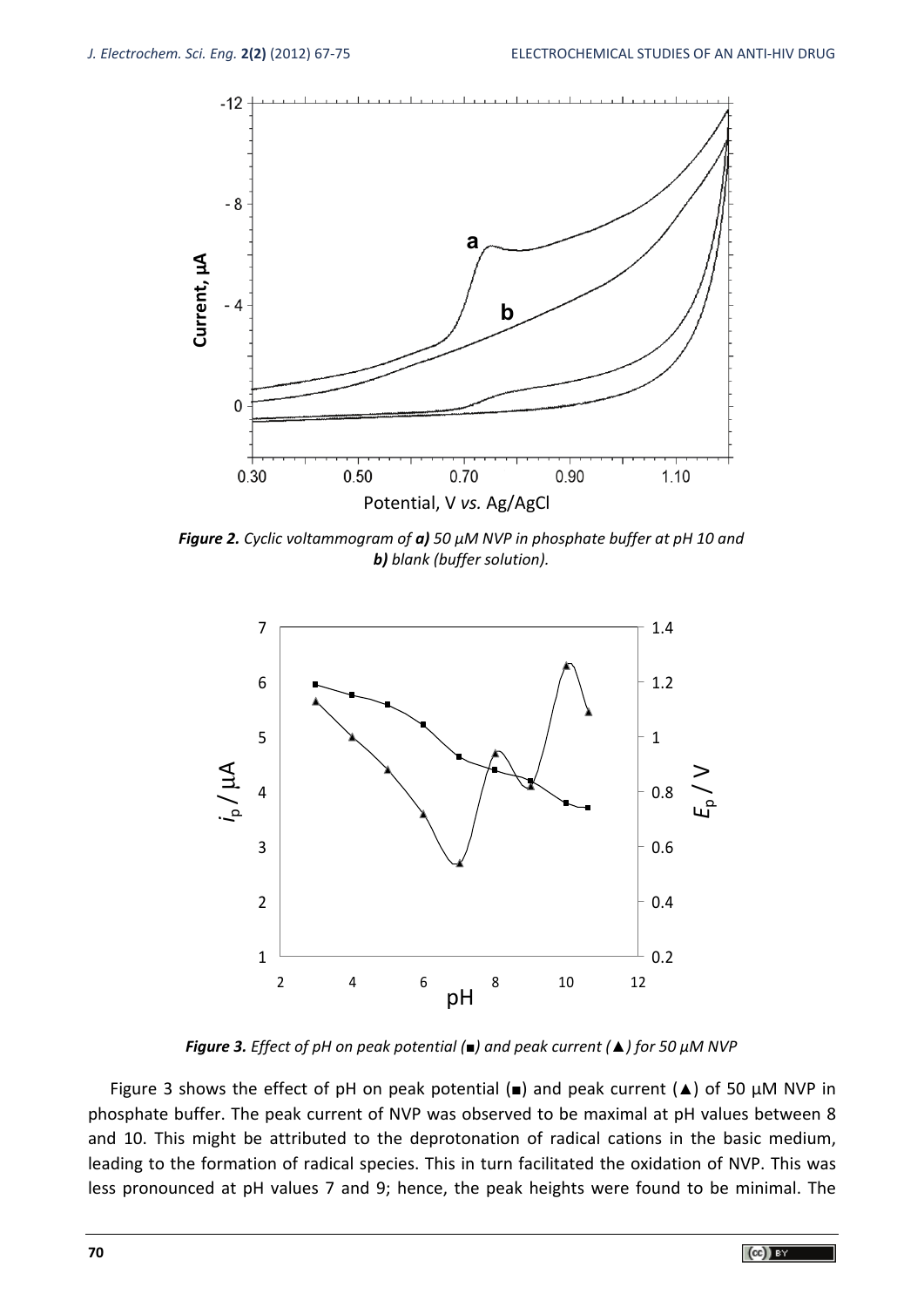anodic peak potential of NVP was shifted towards less positive potential with increasing pH of the buffer. This revealed that the pH of the supporting electrolyte exerted a significant influence on electrooxidation of NVP on the GCE, and involvement of a proton in the oxidation process. The plot of peak potential versus pH gave a slope of 63.8 mV pH $^{-1}$ , which is close to the expected value of 59 mV pH<sup>-1</sup> for participation of equal numbers of protons and electrons in the NVP oxidation process [18–21]. The corresponding equation is shown below:

 $E_p = 1.403 - 0.0638 \text{ pH: } r^2 = 0.991.$ 

Further, the number of electrons transferred, n, was determined by the peak width,  $W_{1/2}$  at half height. This was found to be around 83 mV in all the electrolytes, which is close to the theoretical value of 90 mV expected for an electrochemical reaction involving transfer of a single electron [22]. Hence, we propose the electroxidation of NVP involves the transfer of one electron.

Based on the above results, a probable mechanism for electrooxidation of NVP is proposed (Scheme 1). It is proposed that the secondary ring nitrogen of NVP undergoes a single electron oxidation to yield a radical cation, which is further deprotonated to form a radical. Then, the free radical readily combines with another radical to form a dimerized product. This scheme is also in agreement with an earlier report [23].



*Scheme 1. Probable reaction mechanism for electrooxidation of NVP.* 

## *Influence of scan rate on electrooxidation of NVP*

We examined the influence of the scan rate on the electrochemical behavior of NVP, to understand the nature of the electrode process. For this, we recorded cyclic voltammograms of 50 µM NVP at a GCE at different scan rates (Figure 4). The oxidation peak current of NVP was noted to increase with increasing scan rate, with a positive shift in the peak potential. The plot of values of log *i*<sub>p</sub> versus log v in the scan rate range of 10–350 mV s<sup>-1</sup> yielded a straight line with a slope of 0.57. This value is close to the theoretical value of 0.5 expected for an ideal reaction condition for a diffusion-controlled electrode process [24].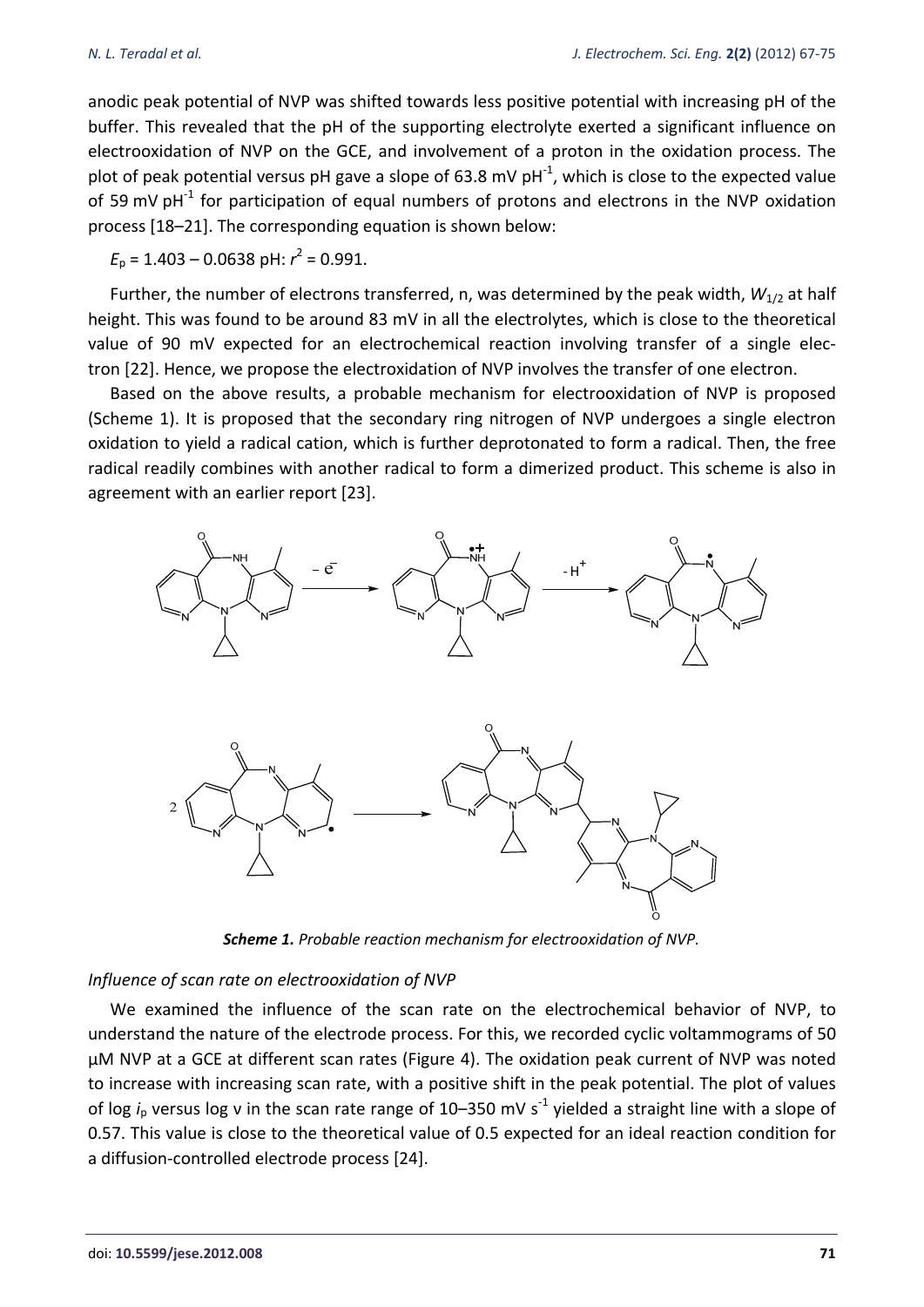

*Figure 4. Cyclic voltammograms for the oxidation of NVP at different scan rates (1–12): 10, 20, 40, 60, 80, 100, 120, 140, 180, 220 and 260, 300, 350 mV s<sup>−</sup><sup>1</sup> .* 

### **Analytical applications**

#### *Calibration curve*

Considering the electrochemical oxidation of NVP at a GCE, an analytical method was developed using DPV. Differential pulse voltammograms of NVP at different concentrations are shown in Figure 5. Under the optimized conditions, a linear relationship between the peak current and drug concentration was observed in the range of  $5.0 - 350 \mu M$  (Table 1). Above a concentration of 350 µM, linearity was lost, probably due to adsorption of NVP on the electrode surface. Validation of the optimized procedure for quantitative assay of NVP was examined *via* evaluation of LOD, LOQ, accuracy, precision and recovery values. The LOD and LOQ values were calculated using the equation below [25]:

LOD= 3 *s* / *m*, LOQ= 10 *s* / *m*

Example 1<br>
Figure 4. C<br>
Figure 4. C<br>
Analytical applicati<br>
Calibration curve<br>
Considering the<br>
developed using Dl<br>
shown in Figure 5. I<br>
and drug concent<br>
concentration of 35<br>
surface. Validation<br>
evaluation of LOD,<br>
calcu where *s* is the standard deviation of the peak currents (five runs), and *m* is the slope of the calibration curve. The LOD and LOQ values were found to be 1.026  $\mu$ M and 3.420  $\mu$ M, respectively (Table 1). Low values of LOD and LOQ confirmed the sensitivity of the proposed method. The interday reproducibility of the method was examined by recording the voltammograms of six replicates at 150, 200 and 250 µM. These yielded RSD values of 2.65, 2.50 and 2.24 %, respectively. Further, the RSD values for intra-day assay reproducibility in 150, 200 and 250  $\mu$ M solutions (n = 6) were found to be 2.33, 2.28 and 2.97 %. The corresponding results are shown in Table 1. The low values of RSD confirm the good precision of the proposed DPV method for assaying NVP. The major advantages of the proposed method are its simplicity, ease of performance, and sufficient sensitivity for NVP.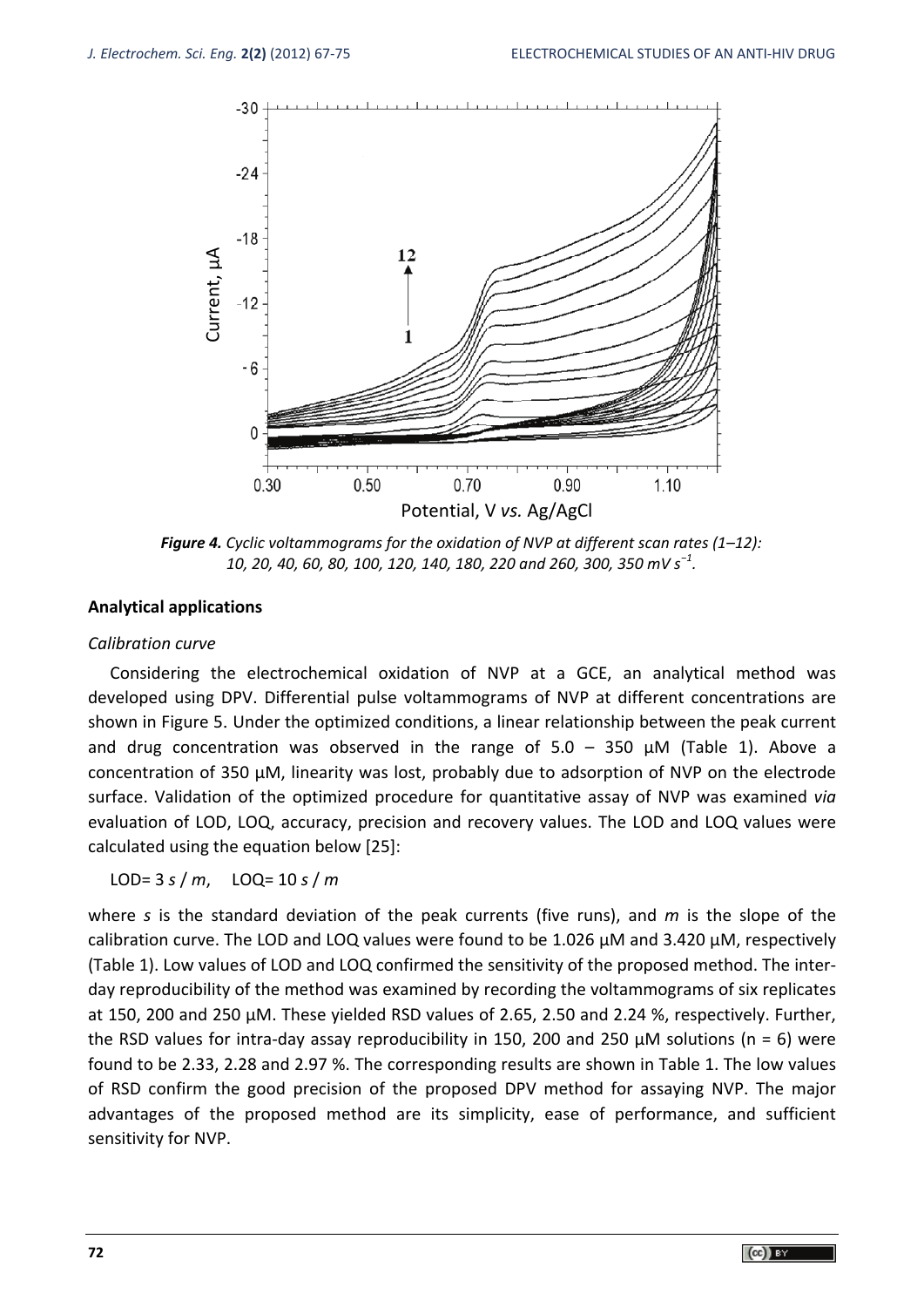

*Figure 5. Differential pulse voltammograms for increasing concentrations of NVP in phosphate buffer at pH 10 at a GCE. Scan rate: 10 mV s-1; pulse amplitude: 50 mV; and pulse width: 30 ms. NVP concentration was maintained at (1) 5.0, (2) 10, (3) 50, (4) 100, (5) 150, (6) 200, (7) 250, (8) 300, (9) 350 µM.* 

|                         | DPV         |
|-------------------------|-------------|
| Linearity range, µM     | $5.0 - 350$ |
| $LOD, \mu M$            | 1.026       |
| $LOQ, \mu M$            | 3.420       |
| Inter-day assay RSD*, % | 2.65        |
| Intra-day assay RSD*, % | 2.97        |

*Table 1. Characteristics of the calibration plot for NVP.*

\* For 50 µM NVP

#### *Determination of NVP in urine and blood samples*

The proposed method was applied to the determination of NVP in spiked urine samples of healthy volunteers, but not to urine samples of patients treated with NVP. The recoveries from the urine samples were measured by spiking drug free urine with known amounts of NVP, and differential pulse voltammograms were then recorded. The amounts of NVP in the spiked urine samples were then evaluated from the calibration graph. The results of the analysis are listed in Table 2. The average recovery values, higher than 98.94 %, and RSD values less than 2.57 %, indicate the high accuracy and precision of the proposed method.

Further, the proposed method was also applied to the assay of NVP in spiked human serum samples of healthy volunteers, but not to patient serum samples. For this experiment, drug free serum samples were spiked with 150, 200 or 250 µM of NVP; differential pulse voltammograms were then recorded. The amount of NVP in each serum sample was calculated from the calibration plot. The re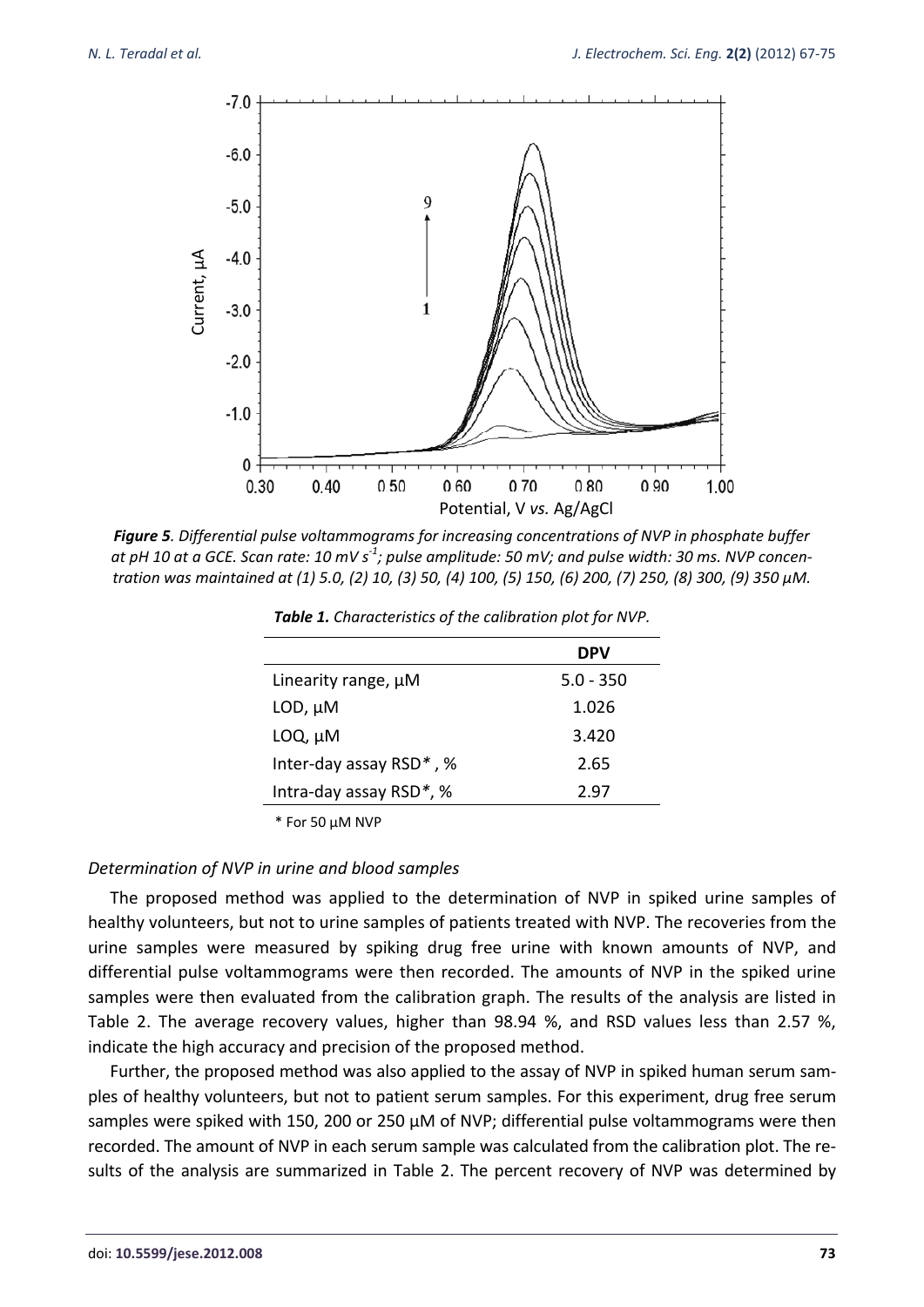comparing the peak currents of the drug in serum samples with those of pure drug using the calibration curve.

| Urine samples |   |                  |                     |        |
|---------------|---|------------------|---------------------|--------|
| NVP added, µM | n | Amount found, µM | Average recovery, % | RSD, % |
| 150           | 5 | 148.90           | 99.26               | 2.57   |
| 200           | 5 | 197.89           | 98.94               | 2.45   |
| 250           | 5 | 249.78           | 99.91               | 2.25   |
| Serum samples |   |                  |                     |        |
| 150           | 5 | 149.96           | 99.97               | 2.31   |
| 200           | 5 | 198.02           | 99.01               | 2.28   |
| 250           | 5 | 248.91           | 99.56               | 2.07   |

*Table 2. Results of analysis of NVP in spiked human urine and serum samples.* 

### *Analysis of NVP in tablets*

The practical analytical application of the DPV method was further established by determining NVP concentrations in tablets. The corresponding results of the analysis are shown in Table 3. The low RSD values again highlighted the reproducibility of the results.

Recovery studies were carried out using a standard addition method. Known quantities of pure NVP were mixed with defined amounts of pre-analyzed formulations; then the mixtures were analyzed as before. The total amount of the drug was then determined, and the amount of drug added was calculated by the difference. The high percentage of recovery indicates that the commonly encountered excipients in the formulation did not interfere with the proposed method.

|                                       | Nevimune <sup>a</sup> | Neviretro <sup>b</sup> |
|---------------------------------------|-----------------------|------------------------|
| Labeled amount, mg                    | 200                   | 200                    |
| Amount found, mg                      | 198.7                 | 199.8                  |
| Recovery, %                           | 99.35                 | 99.90                  |
| $RSD,^c\%$                            | 1.95                  | 1.80                   |
| Pure NVP added to tablet solution, mg | 25                    | 25                     |
| Found, mg                             | 25.06                 | 24.92                  |
| Recovery, %                           | 100.1                 | 99.7                   |
| RSD'%                                 | 1.89                  | 2.05                   |

*Table 3. Determination of NVP in tablets.* 

<sup>a</sup>Marketed by Cipla. Ltd., India; <sup>b</sup>Marketed by Alkem (Cytomed) Ltd., India; <sup>c</sup>Average of six determinations

### **Conclusions**

In the present study, the electrochemical behavior of NVP at a GCE was investigated, and various electrochemical parameters are reported for the first time. Electrochemical oxidation of NVP was observed to be irreversible, diffusion controlled and pH dependent. Based on these findings, a simple, rapid and sensitive DPV method was developed for assaying NVP in pharmaceutical formulations and biological samples.

*Acknowledgements: We are grateful to the authorities of Karnataka University, Dharwad, for providing the necessary facilities.*